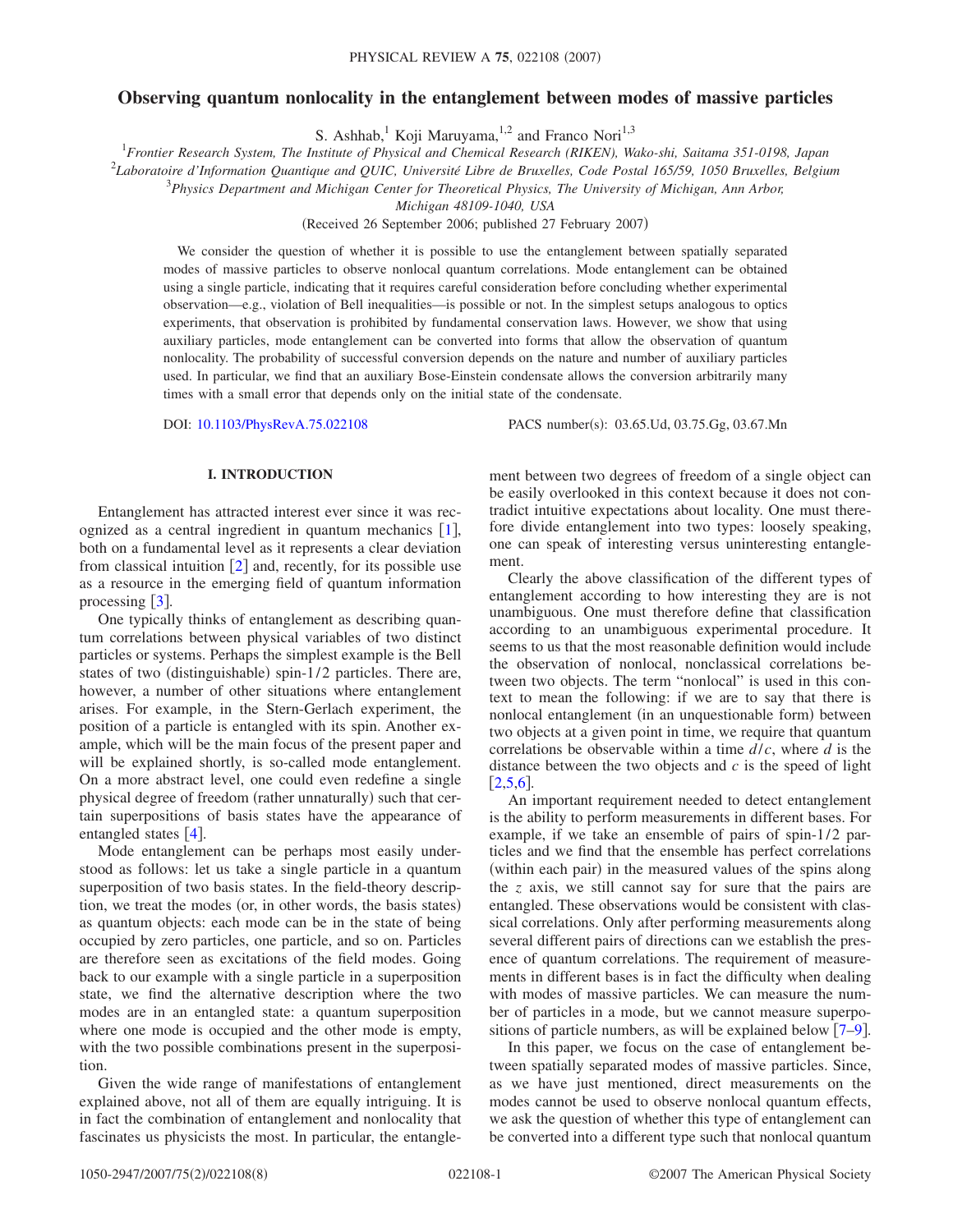

<span id="page-1-0"></span>

FIG. 1. (Color online) Schematic diagrams of beam-splitter setups. (a) shows the basic optics setup. (b) shows a photon beamsplitter setup with two target atoms, one of which will be excited by absorbing the incident photon.  $(c)$  shows the atomic analog of  $(b)$ , where the flying atom excites one of the two target atoms.

effects are observable. In spite of the fundamental difficulties associated with particle conservation, some recent studies  $\lceil 10 \rceil$  $\lceil 10 \rceil$  $\lceil 10 \rceil$  have suggested that this conversion is in fact possible. Here we analyze several possible methods to *observe nonlocal quantum correlations between spatially separated modes without violating any fundamental superselection rules*. In particular, we find the rather surprising result that a finite auxiliary Bose-Einstein condensate (BEC) can be used to convert this single-particle entanglement an arbitrary number of times, neglecting difficulties that could arise in a realistic setup.

In fact, this type of single-particle entanglement has attracted significant interest in recent years  $\lceil 11-18 \rceil$  $\lceil 11-18 \rceil$  $\lceil 11-18 \rceil$ . There seems to be a consensus over the entanglement in a single photon, as will be explained briefly below. However, our proposals presented in this paper achieve the conversion of entanglement in a single massive particle. Our proposals can also be seen as concrete realizations of the recently proposed concept of bound entanglement activation  $\lceil 19 \rceil$  $\lceil 19 \rceil$  $\lceil 19 \rceil$ .

The role of the BEC in this problem can be understood, rather figuratively, as follows: the presence of the single (delocalized, or flying) particle can be "captured on a quantum film"—i.e., recorded in the state of a quantum object, such that no collapse of the wave function occurs during this process. One "quantum film" is placed on each side of the apparatus, so that one of them will record the presence of the flying particle. However, quantum correlations cannot be observed between these quantum films, because the particle still carries the which-path information about its location. The BEC can now be seen, in some sense, as a sea of particles identical to the one carrying the which-path information. If the BEC is prepared in a suitable initial state and the flying particle is properly injected into this sea of identical particles, the which-path information is lost (i.e., truly erased) and quantum correlations can be observed when we measure (or, if you wish, develop) the quantum films. The perfect sea of particles for discarding the flying particle would be a coherent state with many particles. One should note, however, that true coherent states (without a welldefined total particle number) do not exist in systems of massive particles; coherent states usually provide a useful calculational tool, but they should be used with care when dealing with conceptual questions  $[20,21]$  $[20,21]$  $[20,21]$  $[20,21]$ . This is the reason why one must construct the initial state of the BEC such that it emulates, as much as possible, a coherent state for the purposes of the proposed experiment, while still obeying particle-number conservation laws.

The paper is organized as follows: In Sec. II we present a simple experimental setup where the fundamental questions about the possibility of detecting the entanglement between modes can be seen clearly. In Sec. III we present a quantumeraser approach to detecting the entanglement and we discuss why we are not interested in that approach. In Sec. IV we discuss how the entanglement can be converted using auxiliary atoms. Section V contains concluding remarks.

#### **II. BASIC PROBLEM**

<span id="page-1-1"></span>Take a particle-beam-splitter setup, as shown in Fig.  $1(a)$  $1(a)$ for the case of a photon beam splitter. A particle passes through the beam splitter, resulting in the quantum state

$$
|\Psi\rangle = \frac{1}{\sqrt{2}}(|L\rangle + |R\rangle). \tag{1}
$$

When viewed as a quantum state of the particle, the above state clearly does not seem to contain any entanglement. If one thinks of the modes of the field describing that species of particles, however, one finds that the modes on the left and right sides of the beam splitter are entangled; the state is a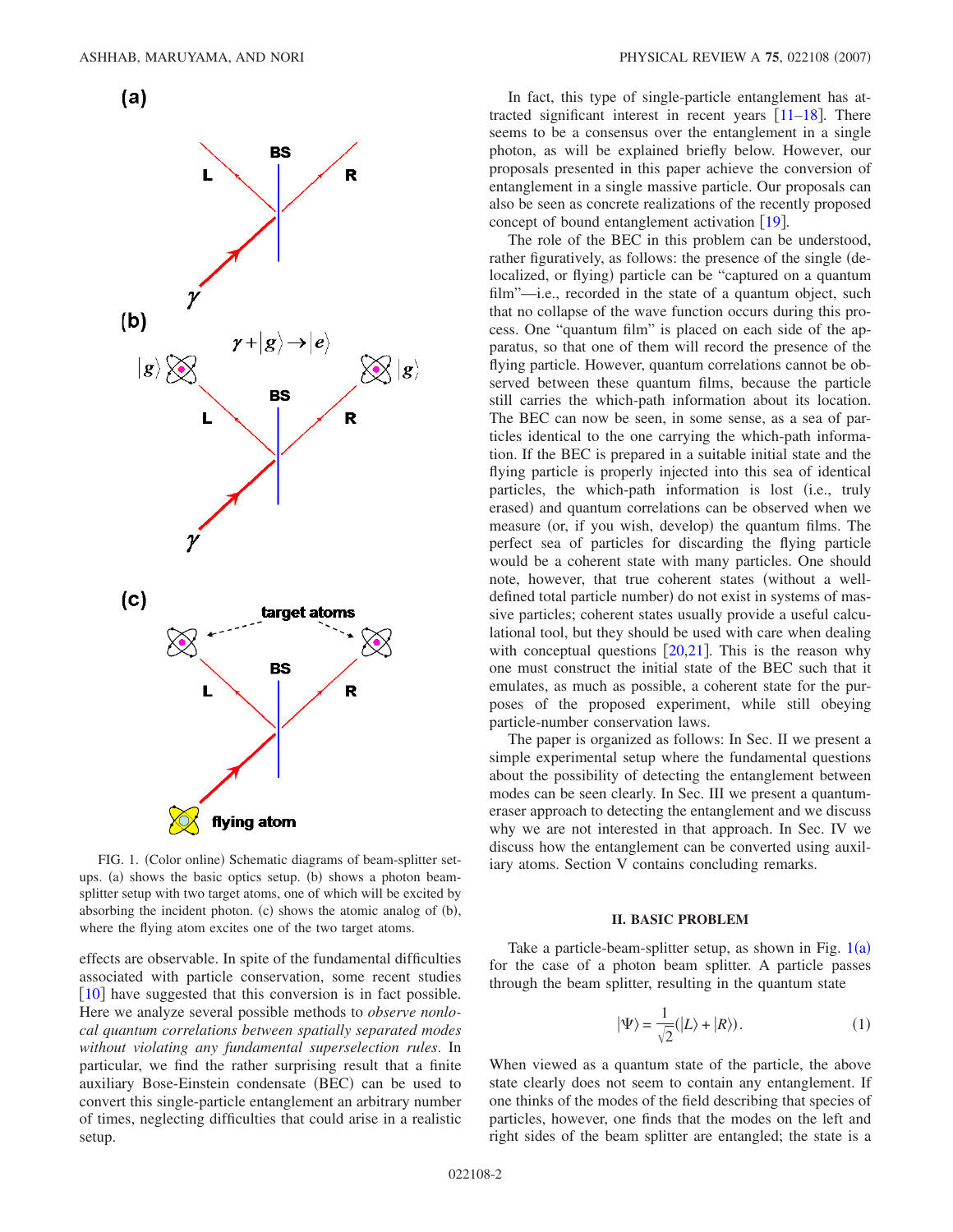quantum superposition of the mode on the left containing one particle and the mode on the right empty as well as the opposite combination. The question now is whether this type of entanglement is simply a bookkeeping issue that has no physical implications or it leads to measurable effects associated with entanglement—e.g., violation of the Bell inequalities using local measurements  $[5]$  $[5]$  $[5]$ . If the particle is a photon, one immediately finds that by positioning two atoms in their ground states, one on each side of the beam splitter, it is possible to design the system such that the photon will excite the corresponding atom. This process is illustrated in Fig.  $1(b)$  $1(b)$ , and it results in the quantum state

$$
|\Psi\rangle = \frac{1}{\sqrt{2}}(|eg\rangle + |ge\rangle),\tag{2}
$$

<span id="page-2-0"></span>where the symbols *g* and *e* stand for ground and excited states, respectively, and the first and second symbols describe the atoms on the left and right, respectively. It is now possible to measure the state of each atom in any desired basis for example, a combination of unitary operations using classical electromagnetic fields and a measurement in the  $\{|g\rangle, |e\rangle\}$  basis will do). One should therefore be able to observe a violation of the Bell inequalities when measuring the states of the two atoms  $\lceil 22 \rceil$  $\lceil 22 \rceil$  $\lceil 22 \rceil$ .

We now ask whether a similar procedure can be followed in the case of massive particles. A key point to note here is that nature allows us to create and destroy photons. In other words, there is no conservation law for the number of photons and there are physical processes that change it—e.g., absorption of a photon by an atom. However, there are conservation laws for all massive particles (here we shall not get into high-energy-physics discussions and we shall pretend, for simplicity, that there is a field describing whatever particle we are considering—e.g., atoms).

We now imagine the situation where a flying atom passes through the beam splitter  $[23]$  $[23]$  $[23]$  and ends up in the quantum state of Eq. ([1](#page-1-1)). We take two target atoms as above, and we design the apparatus such that the flying atom interacts with and excites the corresponding target atom, as shown in Fig.  $1(c)$  $1(c)$ . Instead of the state in Eq.  $(2)$  $(2)$  $(2)$ , one now finds the state

$$
|\Psi\rangle = \frac{1}{\sqrt{2}} (|L\rangle \otimes |eg\rangle + |R\rangle \otimes |ge\rangle).
$$
 (3)

<span id="page-2-1"></span>In order to predict the correlations that would be observed in any measurement on the target atoms, one must trace out the flying atom's degree of freedom. One therefore finds the reduced density matrix

$$
\rho = \begin{pmatrix} 0 & 0 & 0 & 0 \\ 0 & \frac{1}{2} & 0 & 0 \\ 0 & 0 & \frac{1}{2} & 0 \\ 0 & 0 & 0 & 0 \end{pmatrix},
$$
(4)

and the measurement results will be classically correlated. No signature of entanglement can be observed in these results.

From the above example, it is clear that tracing out the degree of freedom of the flying atom prevents us from observing quantum correlations between the target atoms. We can therefore say that the entanglement between the modes in the above setup cannot be tested. In the following sections, we shall try to construct more elaborate setups such that entanglement between the modes of the flying atom can result in measurable entanglement between the target atoms. In the first case, we will use a global measurement on the state of the flying atom. In the other two cases, auxiliary modes of the same species as the flying atom will be used.

### **III. QUANTUM-ERASER APPROACH**

We start with perhaps the simplest case. As we discussed above, tracing out the degree of freedom of the flying atom results in classical correlations between the states of the target atoms, but no quantum correlations would be observable. Performing a measurement on the flying atom while it is on one side of the apparatus does not help either, since such a measurement would project the state of the target atoms onto one of two separable state. However, if we perform a measurement on the flying atom that erases the information about which side of the beam splitter it went into, the target atoms would end up in an entangled state. The details are given below.

Let us take the situation where the flying atom was prepared in the superposition state given by Eq.  $(1)$  $(1)$  $(1)$  and then excited the corresponding target atom. We therefore have the quantum state of Eq. ([3](#page-2-1)). We now perform a measurement on the flying atom in the basis  $\{+\} \equiv (\vert L\rangle + \vert R\rangle)/\sqrt{2}, \vert -\rangle \equiv (\vert L\rangle)$  $-|R\rangle$ )/ $\sqrt{2}$ . Depending on the outcome of the measurement, the target atoms end up in the state

$$
|\Psi\rangle = \frac{1}{\sqrt{2}} (|eg\rangle \pm |ge\rangle), \tag{5}
$$

where the upper and lower signs correspond to the outcomes  $|+\rangle$  and  $|-\rangle$ , respectively. By post-selecting only those instances where the outcome  $|+\rangle$  was obtained, quantum correlations would be observable between the target atoms. Naturally one could equally well post-select the instances where the outcome  $|-\rangle$  was obtained.

Although the above procedure allows us, in a sense, to observe the entanglement between the modes of the flying atom, it does not meet the criteria we set in Sec. I above: In order to observe the entanglement, we had to perform a global measurement on the state of the flying atom. In other words, after the flying atom excited one of the target atoms, it had to travel (carrying quantum information) to a common detection location, so that its state could be measured in the desired basis. One could therefore argue that the entanglement did not exist in any meaningful form at the time of excitation, but rather the flying atom and measurement apparatus mediated an interaction between the target atoms. Accounting for the time required to establish the measurement results then violates the criteria of Sec. I. We shall therefore not allow such global measurements in the following sections.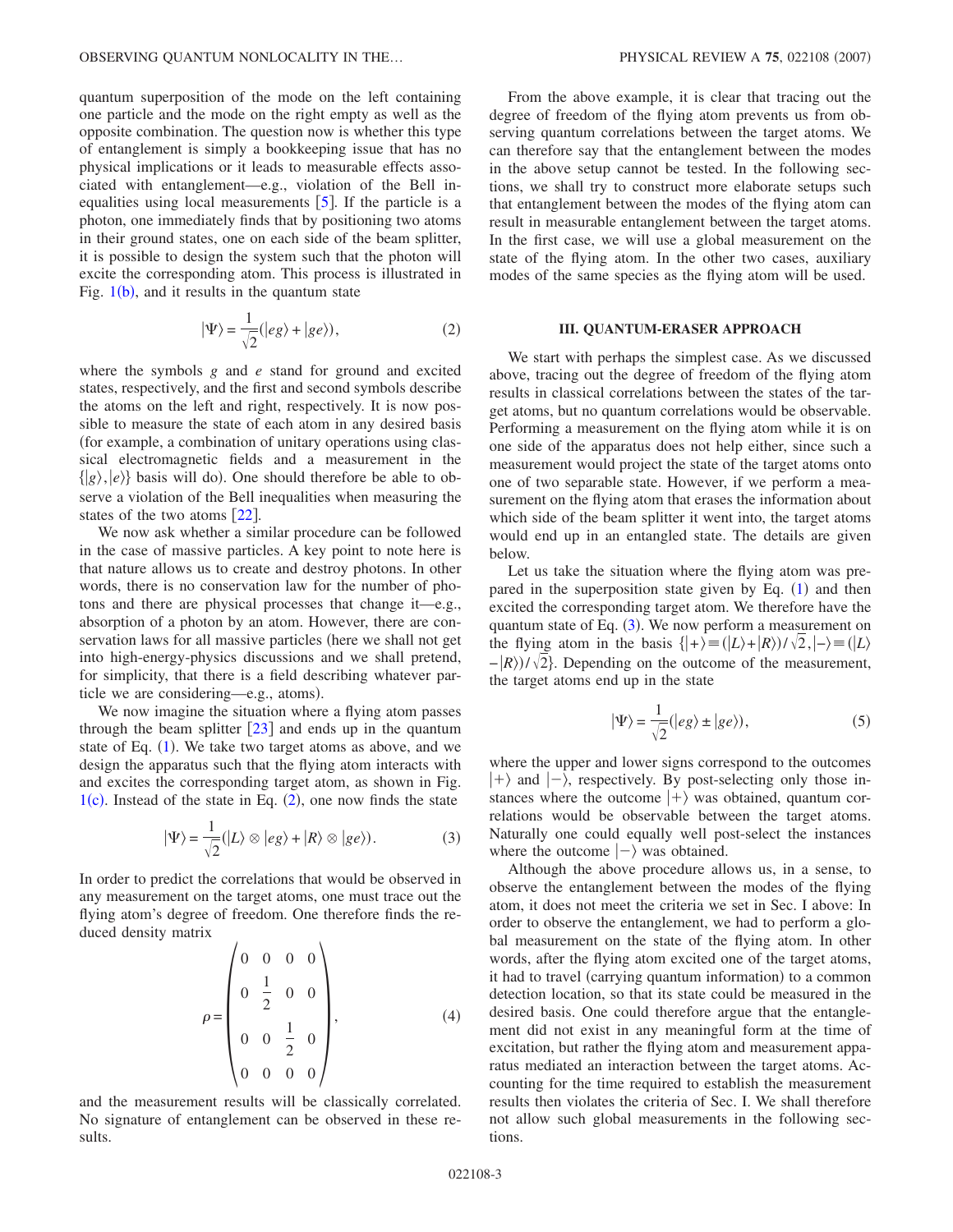# **IV. OBSERVING ENTANGLEMENT WITHOUT GLOBAL MEASUREMENTS**

As above, we take a flying atom going through a beam splitter and exciting one of two target atoms. Since the flying atom cannot be annihilated by any physical process, this simple setup cannot be used to detect entanglement between the target atoms. We now present two scenarios where auxiliary atoms of the same species as the flying atom can be used to erase, at least partially, the information about which side of the beam splitter the flying atom went into.

### **A. Scenario I: One auxiliary atom**

Let us imagine that we have already prepared an atom of the same species as the flying atom in the state

$$
|\Psi_{\text{aux}}\rangle = \frac{1}{\sqrt{2}}(|L_{\text{aux}}\rangle + |R_{\text{aux}}\rangle),\tag{6}
$$

where the states  $|L_{\text{aux}}\rangle$  and  $|R_{\text{aux}}\rangle$  describe localized modes on the left and right sides of the beam splitter, respectively. The quantum state of the entire system can therefore be expressed as

<span id="page-3-0"></span>
$$
|\Psi\rangle = \frac{1}{2} (|L_{\text{aux}}\rangle + |R_{\text{aux}}\rangle) \otimes (|L_{\text{flying}}\rangle \otimes |eg\rangle + |R_{\text{flying}}\rangle \otimes |ge\rangle). \tag{7}
$$

We now wish to use the indistinguishability between the flying atom and the auxiliary atom to erase (even if partially) the which-path information carried by the flying atom. We find it instructive to start with what we consider a nonideal approach, especially for those who might not be sufficiently familiar with certain details of the procedures discussed below.

## *1. Nonideal approach*

Let us imagine that the flying atom is stopped and trapped after it has excited one of the target atoms (there is no fundamental difficulty with doing that). The flying and auxiliary atoms are now trapped in the ground states of localized potential wells. If we take the quantum state in Eq.  $(7)$  $(7)$  $(7)$  and slowly merge the two wells on the left and the two wells on the right, one might expect the resulting state to be given by

<span id="page-3-2"></span>
$$
|\Psi\rangle = \frac{1}{2} (|2,0\rangle \otimes |eg\rangle + |1,1\rangle \otimes \{|eg\rangle + |ge\rangle\} + |0,2\rangle \otimes |ge\rangle),
$$
\n(8)

where the ket on the left describes the total number of itinerant atoms (i.e., flying and auxiliary) on the left and right sides of the beam splitter. Assuming that the above is true, if we measure the number of atoms in the combined traps, we would have a 50% chance of finding one atom on each side of the beam splitter. If that happens, we would have lost all information about which side the flying atom went into. We would therefore find the state of the target atoms to be

<span id="page-3-1"></span>

FIG. 2. (Color online) Merging two wells into one (note that the two wells being merged are on the same side of the beam splitter). If the initial double-well potential is perfectly symmetric with an infinite barrier (a), the ground state is degenerate and it splits into two states during the merging process. The symmetry can be lifted using internal-state-dependent interactions with the target atom, ensuring that the atom ends up in the ground state of the merged well (b).

$$
|\Psi\rangle = \frac{1}{\sqrt{2}} (|eg\rangle + |ge\rangle),\tag{9}
$$

and quantum correlations would be observable in those instances. In the instances where the two atoms (flying and auxiliary) are found on the same side of the beam splitter, we know which side the flying atom went into and we end up with a separable state for the target atoms.

Although the above scenario might, at first sight, look like it does not violate any principles of quantum mechanics, closer inspection reveals the opposite. In particular, let us take the situation where one atom is on each side of the beam splitter before merging the two pairs of wells. It would be wrong to conclude that the slow-merging process results in the state  $|1,1\rangle$  (without any additional quantum numbers). If we note that two orthogonal states—namely,  $|L_{\text{aux}}\rangle$  $\otimes$  *R*<sub>flying</sub> and *R*<sub>aux</sub>.  $\otimes$  *L*<sub>flying</sub> —would result in the same state according to that description, we find that the process of merging the wells must be treated with more care. Let us focus on a pair of wells with one atom in the ground state of one of them. If we take the limit of an infinite barrier height (and zero bias between the two wells), the ground state of the double-well potential is degenerate [see Fig.  $2(a)$  $2(a)$ ]. When we combine the two wells, the atom will end up in a superposition between the ground and first-excited states of the (merged) single well, with amplitudes and a phase factor that depend on the source of the atom (i.e., flying or auxiliary atom) and the details of the merging process. The which-path information is therefore not erased at this stage. It is pos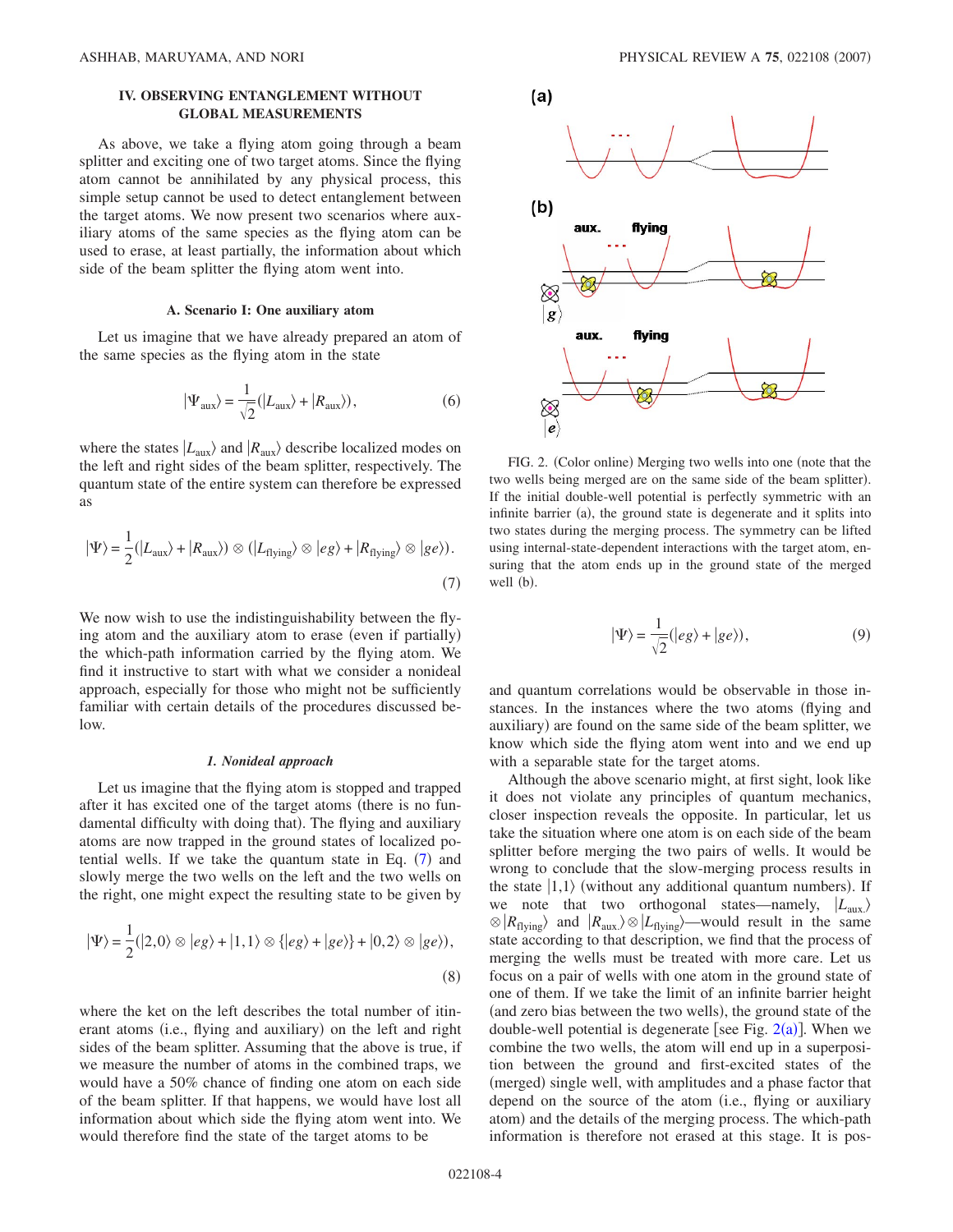sible, in principle, to perform certain measurements on the atoms in the merged wells and establish the phase in the entangled state of the target atoms (similarly to what was done in the quantum-eraser approach above). However, since (i) post-selection involving the exchange of information between the two sides would be required in this case and (ii) the state resulting from the merging of the wells is strongly susceptible to fluctuations in the bias between the two separate wells, we abandon this approach.

Note that since we only obtain the desired entangled state when the flying atom and auxiliary atom are found on opposite sides of the beam splitter, the difference between bosonic and fermionic particles does not affect our argument. It only affects the instances where both atoms are found on the same side of the beam splitter. But those instances will be discarded. We therefore do not need to analyze the two cases separately.

### *2. Better approach*

Let us now take the same procedure as in the "nonideal approach" above, except that during the well-merging process we bring the target atoms close to the merging wells. We design the system such that a target atom in the ground state raises the well of the flying atom relative to that of the auxiliary atom and a target atom in the excited state lowers the well of the flying atom relative to that of the auxiliary atom, as shown in Fig.  $2(b)$  $2(b)$ . Following this procedure each itinerant atom (assuming one atom was on each side of the beam splitter) will be in the ground state of its potential well. The quantum state is then correctly described by Eq.  $(8)$  $(8)$  $(8)$ ; the desired (partial) erasure of the which-path information has been achieved. We therefore obtain an entangled pair of target atoms 50% of the time and separable states 50% of the time. The desired raising and lowering of the potential wells could be achieved using electronic-state-dependent interactions between the itinerant and target atoms.

Three remarks are in order: (i) When merging the two wells, one must avoid back action from the atom on the trapping apparatus. That back action would in effect perform a measurement on the location of the flying atom, preventing the observation of entanglement. Since the trapping apparatus is macroscopic, its recoil from moving the trapped atom should be negligible if designed properly (in particular, one must also avoid resonant scattering in the case of an optical atomic trap). (ii) We still discard 50% of the samples namely, when we find both itinerant atoms on the same side. However, this step does not raise the same concerns that we raised regarding post-selection above, because the decision of discarding a given sample can be made locally, without any exchange of information between the two sides. (iii) The two-well-merging process is essentially equivalent to a standard controlled-NOT gate on two qubits. Before the process, the target atom and the position of the trapped (i.e., flying or auxiliary) atom in the double well are perfectly correlated. Depending on the state of the target atom—i.e., the control bit—we change the position of the trapped atom, such that the final state of the trapped atom is disentangled from that of the target atom. This is exactly the same information erasing process as what was described in Ref.  $\left|24\right|$  $\left|24\right|$  $\left|24\right|$  in the context of Maxwell's demon.

# *3. Alternative approach: Initially correlated flying and auxiliary atoms*

For completeness let us mention the following possibility. If we take the auxiliary atom and the flying atom to go through the beam splitter immediately after each other such that their interaction ensures that each one of them goes to a different side of the beam splitter, we are guaranteed to have the favorable situation with one itinerant atom on each side of the beam splitter. We are thus guaranteed to obtain entanglement between the target atoms. However, the entanglement after crossing the beam splitter in this situation is closer to being an entanglement involving the internal degrees of freedom of two particles than it is to the entanglement between modes that we are interested in. In this case, the "internal" degree of freedom is the time at which the atom goes through the beam splitter: if the atom on the left crossed the beam splitter at the earlier time, the atom on the right must have crossed the beam splitter at the later time and vice versa. We therefore do not consider this possibility in any more detail.

### **B. Scenario II: Auxiliary Bose-Einstein condensate**

The above scenario allows us to obtain an entangled pair of target atoms 50% of the time. Since only one auxiliary atom was used there, it is natural to ask whether replacing the auxiliary atom with an auxiliary BEC would result in a higher probability for producing a pair with the desired entanglement. Furthermore, one could still argue that when using an auxiliary atom one is not probing the entanglement from the flying atom, but rather a complicated form of entanglement involving both flying and auxiliary atoms. These issues will be addressed below.

Before proceeding let us also note here that the conversion, or transfer, of entanglement from the flying atom to the target atoms was made possible by the fact that the auxiliary atom was not localized in the initial state. The quantum fluctuations associated with our lack of knowledge about the number of auxiliary atoms on the left and right sides of the beam splitter allowed us to erase the which-path information carried by the flying atom. After the merging of the wells and discarding the instances where both flying and auxiliary atoms turned out on the same side of the beam splitter), there is no way, even in principle, to tell whether the flying atom went to the left or right. A natural generalization would therefore be to use a large number of auxiliary atoms where the addition of a single atom would be hardly noticeable. One is therefore led to think of coherent states. As mentioned in Sec. I, however, truly coherent states cannot be prepared in this system. The closest one can get to them is a single BEC (with a well-defined number of atoms) shared between the two sides of the beam splitter, such that it is allowed to have quantum fluctuations in the number of atoms on each side.

We now present a procedure based on the abovementioned idea. We take a BEC of noninteracting atoms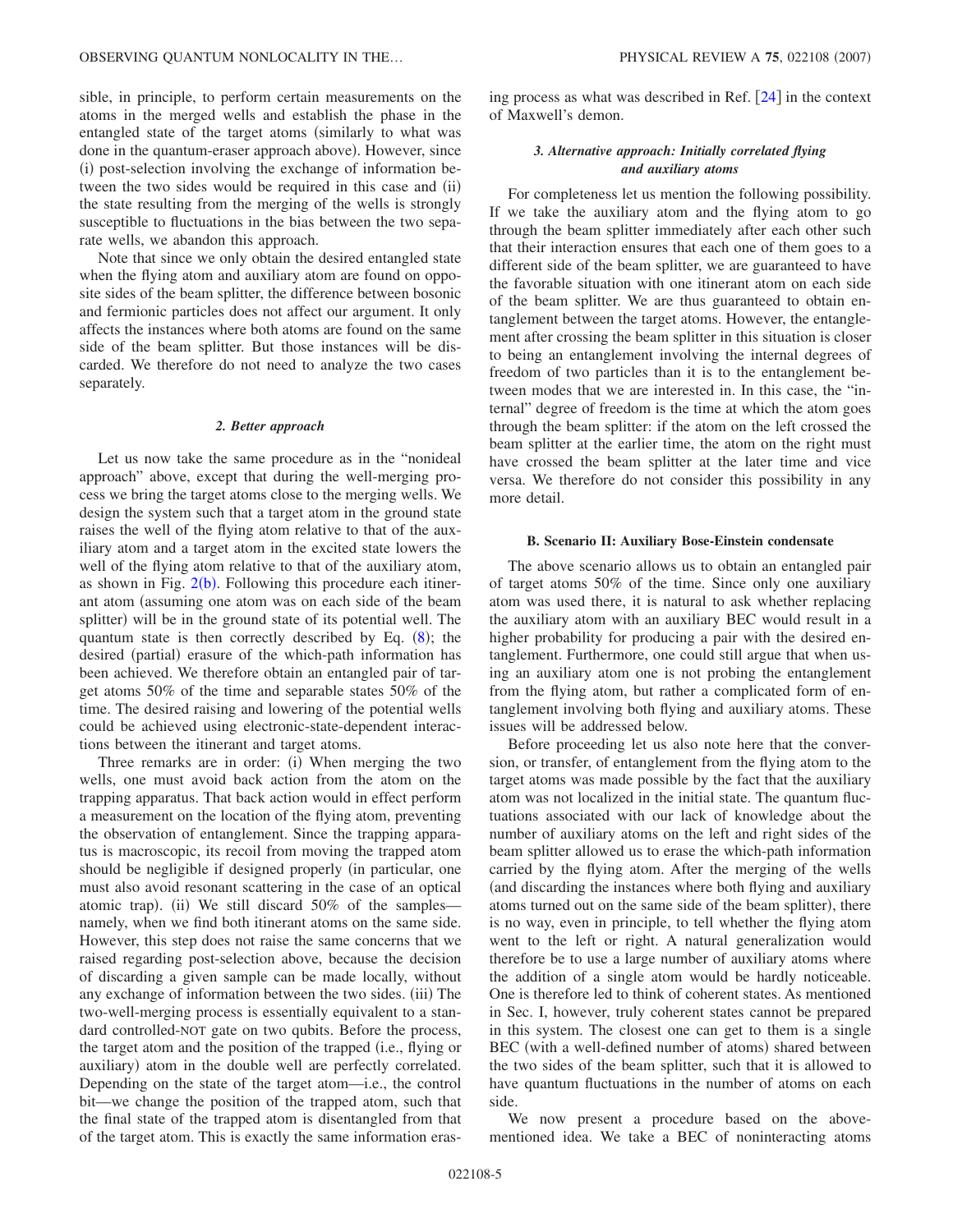trapped in a single well, and we split the well into two and take those to opposite sides of the beam splitter. The state of the BEC is given by

<span id="page-5-0"></span>
$$
|\Psi_{\text{BEC}}\rangle = \frac{1}{\sqrt{N!}} \left(\frac{a_{L,\text{aux}}^\dagger + a_{R,\text{aux}}^\dagger}{\sqrt{2}}\right)^N |\text{vac}\rangle = \sum_{j=0}^N \sqrt{f_{N,j}} |j, N - j\rangle_{\text{aux}},\tag{10}
$$

where the operators  $a_{L,\text{aux}}^{\dagger}$  and  $a_{R,\text{aux}}^{\dagger}$  create atoms of the same species as the flying atom in auxiliary modes on the left and right sides of the beam splitter, respectively, *N* is the total number of atoms in the condensate, and  $|vac\rangle$  is the vacuum state for that species  $[25-27]$  $[25-27]$  $[25-27]$ . The function  $f_{N,j}$  is defined as

$$
f_{N,j} = \frac{1}{2^N} \frac{N!}{j!(N-j)!}.
$$
 (11)

In the last ket of Eq.  $(10)$  $(10)$  $(10)$ , the first and second numbers denote the number of atoms in the BEC on the left and right sides of the beam splitter, respectively (note that the total number of atoms in the entire system is well defined, in accordance with superselection rules; the number of atoms in the left and right wells, however, is not well defined). The state of the entire system is therefore given by

$$
|\Psi\rangle = \sum_{j=0}^{N} \sqrt{f_{N,j}} |j, N - j\rangle_{\text{aux}} \otimes \frac{1}{\sqrt{2}} (|L_{\text{flying}}\rangle \otimes |eg\rangle + |R_{\text{flying}}\rangle \otimes |ge\rangle). \tag{12}
$$

We now follow a similar approach to the auxiliary-atom scenario of Sec. IV A 2 and slowly merge the trapping well of the BEC with that of the flying atom  $[28]$  $[28]$  $[28]$ . We can now express the state of the system as

<span id="page-5-1"></span>
$$
|\Psi\rangle = \frac{1}{\sqrt{2}} \left( \frac{1}{2^{N/2}} |N+1,0\rangle \otimes |eg\rangle + \frac{1}{2^{N/2}} |0,N+1\rangle \otimes |ge\rangle + \sum_{j=1}^{N} |j,N+1-j\rangle \otimes \left\{ \sqrt{f_{N,j-1}} |eg\rangle + \sqrt{f_{N,j}} |ge\rangle \right\} \right).
$$
\n(13)

By tracing over the BEC degree of freedom, we find that the relevant off-diagonal element of the target atoms' reduced density matrix is given by

$$
\rho_{ge,eg} = \frac{1}{2} \sum_{j=1}^{N} \sqrt{f_{N,j-1}} \sqrt{f_{N,j}}
$$
  
= 
$$
\frac{1}{2} \sum_{\delta j = -(N/2-1)}^{N/2} f_{N,N/2+\delta j} \sqrt{\frac{N/2+\delta j}{N/2-\delta j+1}} \approx \frac{1}{2} \left( 1 - \frac{1}{2N} \right),
$$
 (14)

where we have defined  $\delta i = j - N/2$  and assumed that *N* is even in the intermediate steps. Combining the above expression for  $\rho_{ge,eg}$  with the fact that  $\rho_{ge,ge} = \rho_{eg,eg} = 1/2$ , the probability of successfully generating the desired entangled state is found to approach unity, with an error that decreases as 1/*N*. To put it differently, the concurrence *C*, which can be calculated straightforwardly  $[29]$  $[29]$  $[29]$ , is given by

$$
C = 1 - \frac{1}{2N}.\tag{15}
$$

The above expression for the concurrence turns out to be a good approximation even for small values of *N*, with accidental agreement for *N*=1.

It would seem wasteful to use a large condensate to generate a single pair of entangled target atoms. The next question to ask is therefore how many times we can use the same condensate to generate entangled pairs of target atoms from a stream of flying atoms. In order to answer this question, we take the quantum state in Eq.  $(13)$  $(13)$  $(13)$  and trace out the target atoms' degrees of freedom. We find that the BEC reduced density matrix is given by

> $\rho_{\text{BEC}}^{\text{after 1st run}} = \frac{1}{2} (|\Lambda_L\rangle\langle\Lambda_L| + |\Lambda_R\rangle\langle\Lambda_R|)$  $, \t(16)$

<span id="page-5-2"></span>where

$$
|\Lambda_L\rangle = \sum_{j=0}^{N} \sqrt{f_{N,j}} |j+1, N-j\rangle,
$$
  

$$
|\Lambda_R\rangle = \sum_{j=0}^{N} \sqrt{f_{N,j}} |j, N+1-j\rangle.
$$
 (17)

The subscript of  $\Lambda$ —i.e., *L* or *R*—indicates the path that the first flying atom took, which is also copied to the state of the target atoms. The density matrix in Eq.  $(16)$  $(16)$  $(16)$  describes a mixed state, which might suggest that the probability of successful production of a second entangled pair of target atoms will be reduced. We note, however, that each of the two pure states  $|\Lambda_I\rangle$  and  $|\Lambda_R\rangle$  has exactly the same atom-number distribution as the original BEC state, except that the center of the distribution can be shifted. If we follow the same procedure as above with the BEC in this new mixed state, the result can be obtained by taking the average of the expected results from states  $|\Lambda_L\rangle$  and  $|\Lambda_R\rangle$ . Since each one of those gives identical results to the case of a pure BEC state with *N* atoms, we find that the second flying atom produces an entangled state between the target atoms with the same error (of order  $1/N$ ) as the first flying atom. The procedure can be repeated indefinitely, with the error remaining at  $1/(2N)$ , where *N* is the initial number of atoms in the condensate. It is quite remarkable that we obtain this result even when the procedure has been repeated *more than N times* and the (classical) fluctuations in the number of atoms on the left and right sides exceed the natural (quantum) fluctuations, of order  $\sqrt{N}$ , that were present in the original BEC. In practice, the process cannot be repeated infinitely many times, simply because the model of noninteracting particles would break down at some point. However, this limitation has nothing to do with the effect that we are considering and the system can be designed such that it only appears after a number of repetitions that is much larger than *N*.

It is worth mentioning two remarks regarding the procedure involving the stream of flying atoms. (i) When we traced over the target atoms' degrees of freedom, we have excluded knowledge about the BEC density matrix that we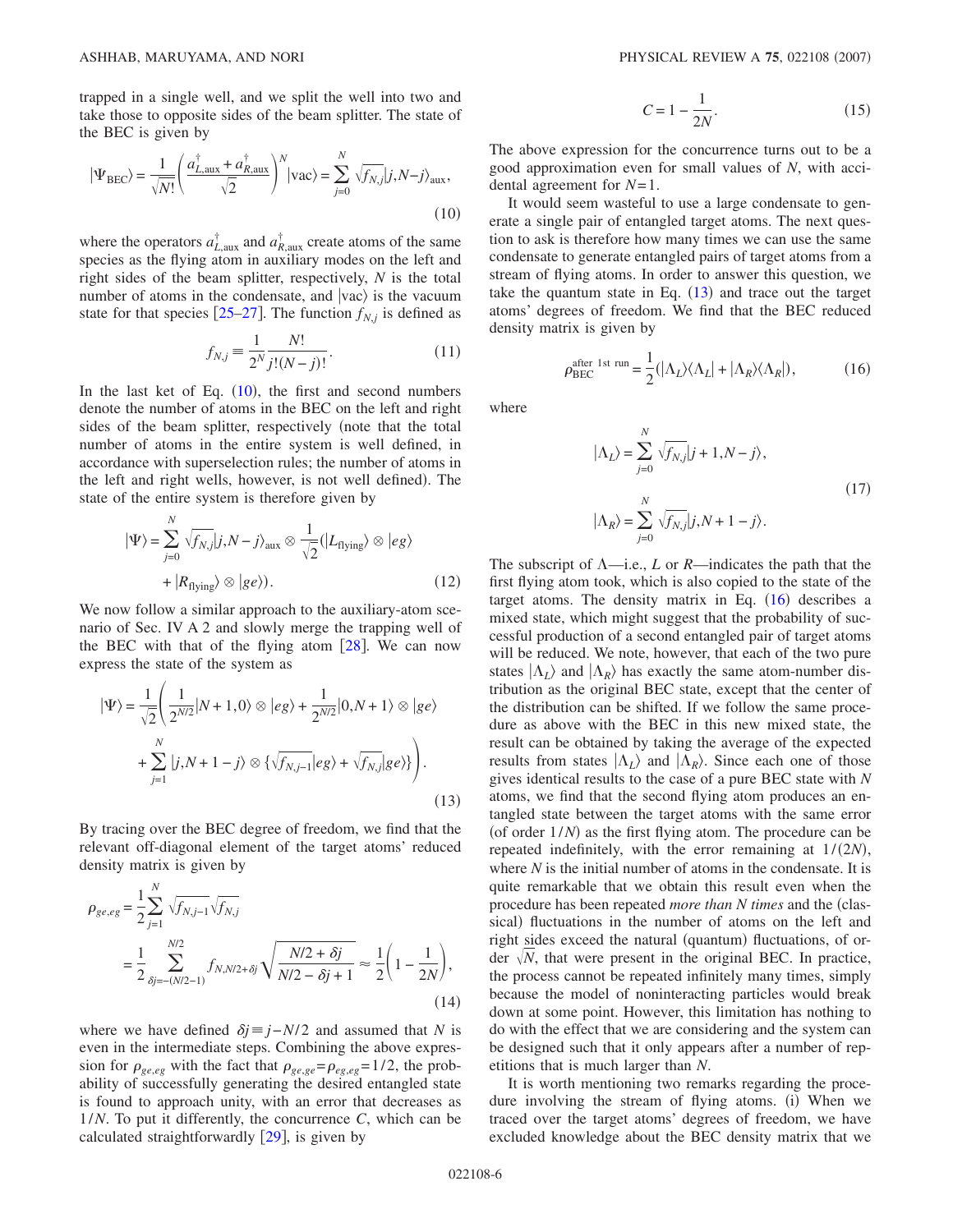would have obtained by keeping a record of the outcome of measurements on those atoms. However, since we are looking for correlations between the states of the target atoms only, and we are not interested in correlations between those and the BEC, it is safe to trace over their degrees of freedom when considering subsequent repetitions of the procedure. (ii) It is natural to think of the BEC as a catalyst for converting the entanglement, rather than contributing its own entanglement to the resulting pairs of target atoms. That can be seen by observing the fact that the BEC can be reused in the procedure indefinitely.

## **V. CONCLUSION**

We have discussed the fundamental difficulty with directly observing nonlocal quantum effects—e.g., testing Bell inequalities—using the entanglement between spatially separated modes of massive particles. These difficulties apply to some basic procedures attempting to convert this mode entanglement into Bell-testable forms. We have then analyzed several possible approaches where this conversion can be

- <span id="page-6-0"></span>[1] E. Schrödinger, Naturwiss. 23, 809 (1935); Proc. Cambridge Philos. Soc. 31, 555 (1935); 32, 446 (1936).
- <span id="page-6-1"></span>2 A. Einstein, B. Podolsky, and N. Rosen, Phys. Rev. **47**, 777 (1935); N. Bohr, *ibid.* **48**, 696 (1935).
- <span id="page-6-2"></span>3 See, e.g., M. A. Nielsen and I. L. Chuang, *Quantum Computation and Quantum Information* Cambridge University Press, Cambridge, England, 2000); J. Stolze and D. Suter, *Quantum Computing: A Short Course from Theory to Experiment* (Wiley-VCH, Weinheim, 2004).
- <span id="page-6-3"></span>[4] For example, a spin-3/2 particle can be described as two spin-1/2 particles. See, e.g., Y. Hirayama, A. Miranowicz, T. Ota, G. Yusa, K. Muraki, S. K. Ozdemir, and N. Imoto, J. Phys.: Condens. Matter 18, S885 (2006).
- <span id="page-6-4"></span>[5] See, e.g., J. S. Bell, Rev. Mod. Phys. 38, 447 (1966).
- <span id="page-6-5"></span>[6] The exchange of classical information required in order to establish the presence of quantum correlations is not included here. That step will naturally take longer than *d*/*c*.
- <span id="page-6-6"></span>7 G. C. Wick, A. S. Wightman, and E. P. Wigner, Phys. Rev. **88**, 101 (1952).
- 8 See, e.g., F. Verstraete and J. I. Cirac, Phys. Rev. Lett. **91**, 010404 (2003).
- <span id="page-6-7"></span>9 Here we have in mind local measurements. We therefore do not include the possibility of measuring superpositions of different distributions of a well-defined number of particles between multiple, spatially separated modes  $[26]$  $[26]$  $[26]$ .
- <span id="page-6-8"></span>[10] M. O. Terra Cunha, J. A. Dunningham, and V. Vedral, e-print quant-ph/0606149.
- <span id="page-6-9"></span>[11] S. M. Tan, D. F. Walls, and M. J. Collett, Phys. Rev. Lett. **66**, 252 (1991).
- [12] L. Hardy, Phys. Rev. Lett. **73**, 2279 (1994).
- 13 H. M. Wiseman and J. A. Vaccaro, Phys. Rev. Lett. **91**, 097902  $(2003).$
- [14] B. Hessmo, P. Usachev, H. Heydari, and G. Björk, Phys. Rev.

achieved by using auxiliary particles, including the case of an auxiliary BEC. Remarkably we found that in the case of a BEC, the number of times we can convert such entanglement is *not* limited by the number of particles in the BEC. Although we have not given mathematical proofs, we suspect that the procedures we propose provide the maximum obtainable conversion probabilities using a given number of particles. Our results using a single auxiliary atom apply regardless of whether the particles are bosons or fermions. However, we cannot see any simple analog of the BEC method in the case of fermionic flying atoms.

## **ACKNOWLEDGMENTS**

We would like to thank T. Iitaka, A. Lvovsky, D. Markham, and A. Zavatta for useful discussions. This work was supported in part by the National Security Agency (NSA), the Laboratory for Physical Sciences (LPS), and the Army Research Office (ARO) and also by National Science Foundation (NSF) Grant No. EIA-0130383. One of us (S.A.) was supported by the Japan Society for the Promotion of Science (JSPS).

Lett. 92, 180401 (2004).

- <span id="page-6-17"></span>[15] S. A. Babichev, J. Appel, and A. I. Lvovsky, Phys. Rev. Lett. 92, 193601 (2004).
- [16] S. J. van Enk, Phys. Rev. A 72, 064306 (2005).
- <span id="page-6-16"></span>[17] S. D. Bartlett, A. C. Doherty, R. W. Spekkens, and H. M. Wiseman, Phys. Rev. A **73**, 022311 (2006).
- <span id="page-6-10"></span>[18] M. D'Angelo, A. Zavatta, V. Parigi, and M. Bellini, Phys. Rev. A 74, 052114 (2006); J. Mod. Opt. 53, 2259 (2006).
- <span id="page-6-11"></span>[19] M. Horodecki, P. Horodecki, and R. Horodecki, Phys. Rev. Lett. 80, 5239 (1998); P. Horodecki, M. Horodecki, and R. Horodecki, *ibid.* 82, 1056 (1999); see Ref. [[17](#page-6-16)].
- <span id="page-6-12"></span>[20] See, e.g., Sec. III.D.1 of Ref.  $[26]$  $[26]$  $[26]$ .
- <span id="page-6-13"></span>[21] Examples of results that cannot be obtained using the coherent-state approach can be found in, e.g., A. B. Kuklov and B. V. Svistunov, Phys. Rev. Lett. 89, 170403 (2002); S. Ashhab and A. J. Leggett, Phys. Rev. A 68, 063612 (2003); E. J. Mueller, T.-L. Ho, M. Ueda, and G. Baym, *ibid.* **74**, 033612  $(2006).$
- <span id="page-6-14"></span>[22] In actual experiments, the violation of Bell inequalities using single photons was observed using direct measurements on the photons. The methods used there require knowledge of quantum-optics techniques. We shall therefore not explain them here  $[15,18]$  $[15,18]$  $[15,18]$  $[15,18]$ .
- <span id="page-6-15"></span>[23] For concrete possible implementations of this process and others discussed in this paper, see, e.g., M. Zhang, P. Zhang, M. S. Chapman, and L. You, Phys. Rev. Lett. 97, 070403 (2006); T. Calarco, U. Dorner, P. S. Julienne, C. Williams, and P. Zoller, Phys. Rev. A 70, 012306 (2004); A. M. Dudarev, R. B. Diener, B. Wu, M. G. Raizen, and Q. Niu, Phys. Rev. Lett. **91**, 010402 (2003). We stress, though, that we are mainly interested in fundamental questions here, and one can think of the experiments we propose here as thought experiments. We only mention certain experimental procedures in order to demon-